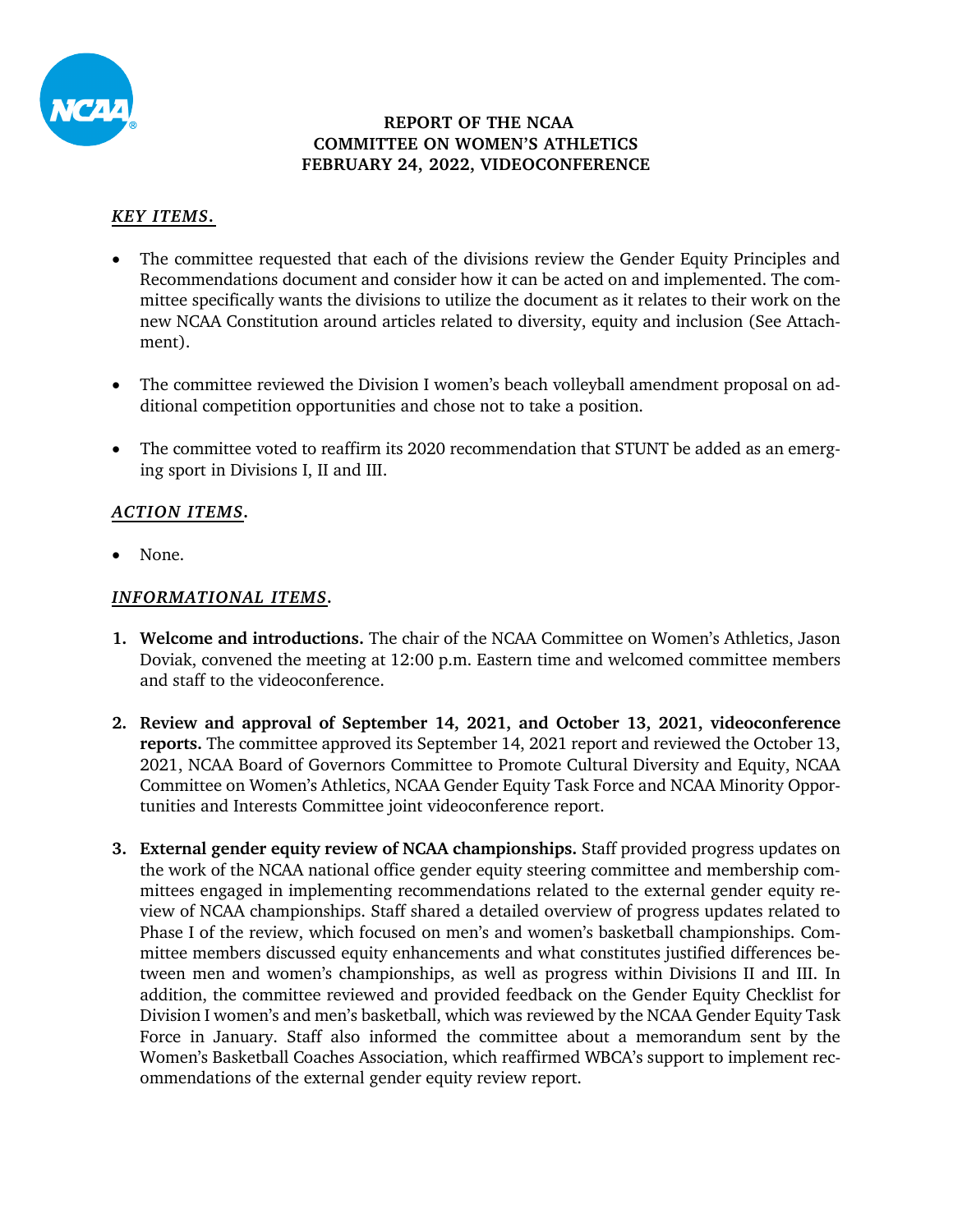Report of the NCAA Committee on Women's Athletics February 24, 2022, Videoconference Page No. 2

**\_\_\_\_\_\_\_\_\_**

**4. Review of language additions to NCAA Gender Equity Task Force and Committee on Women's Athletics Gender Equity Principles and Recommendations document.** The committee reviewed the Gender Equity Principles and Recommendations document that was jointly created by CWA and GETF in 2021. Staff presented potential language additions for review, which were suggested by the NCAA Committee to Promote Cultural Diversity and Equity. The committee voted to approve the suggested additions, which acknowledge multiple core identities and their intersections and aim to position equity enhancements in a manner that does not solely highlight gender identity.

In addition, committee members voted to approve a recommendation that each division review the Gender Equity Principles and Recommendations document and consider how it can be acted on and implemented, specifically as it relates to the work on the new NCAA Constitution. Committee members discussed the importance of each division utilizing the document as they review new principles in the NCAA Constitution related to diversity, equity and inclusion and expressed their hope that the document would be useful as the divisions have discussions about how to implement and act on diversity, equity and inclusion in tangible ways.

- **5. NCAA Woman of the Year nomination process and selection subcommittee.** The committee was informed that the annual Woman of the Year ceremony will now be conducted in conjunction with the NCAA Convention in January and reviewed the nomination process and selection criteria for the recognition. The committee confirmed their support for the current criteria. Staff solicited additional volunteers to serve on the Women of the Year selection subcommittee and will coordinate with selected members offline.
- **6. Emerging sports status updates.** The committee received updates on the emerging sports joint educational session during the NCAA Convention, which included representatives from each emerging sport and other interested bodies. Staff shared that they are currently working through answers to several questions posed during the meeting. The committee also received an update on the proposal to add equestrian as an emerging sport in Division III, which was defeated at the NCAA Convention. Staff shared current numbers of active programs within each emerging sport as reported in the NCAA Directory, and noted that several emerging sports are nearing the threshold of 40 sponsoring institutions which are required in order to reach the threshold for consideration as an NCAA championship. Staff also explained that reported numbers in the NCAA Directory sometimes differ from records kept with the emerging sports leaders due to report timing and sport-specific requirements, which can make the required threshold variable at times. The work to provide emerging sports with more information and timelines for transitioning to championship status is in progress and will be more fully addressed at the April meeting. Committee members also shared their interest in learning about the sustainability of new sports both at the campus and NCAA level to help inform their work. In addition, with each division currently reconsidering CWA's 2020 recommendation to add STUNT as an emerging sport, the divisions have expressed an interested in CWA reviewing and reaffirming this position to assist in their discussions. After reviewing and deliberating the 2020 recommendation, the committee voted to reaffirm its previous recommendation and communicate this to each division.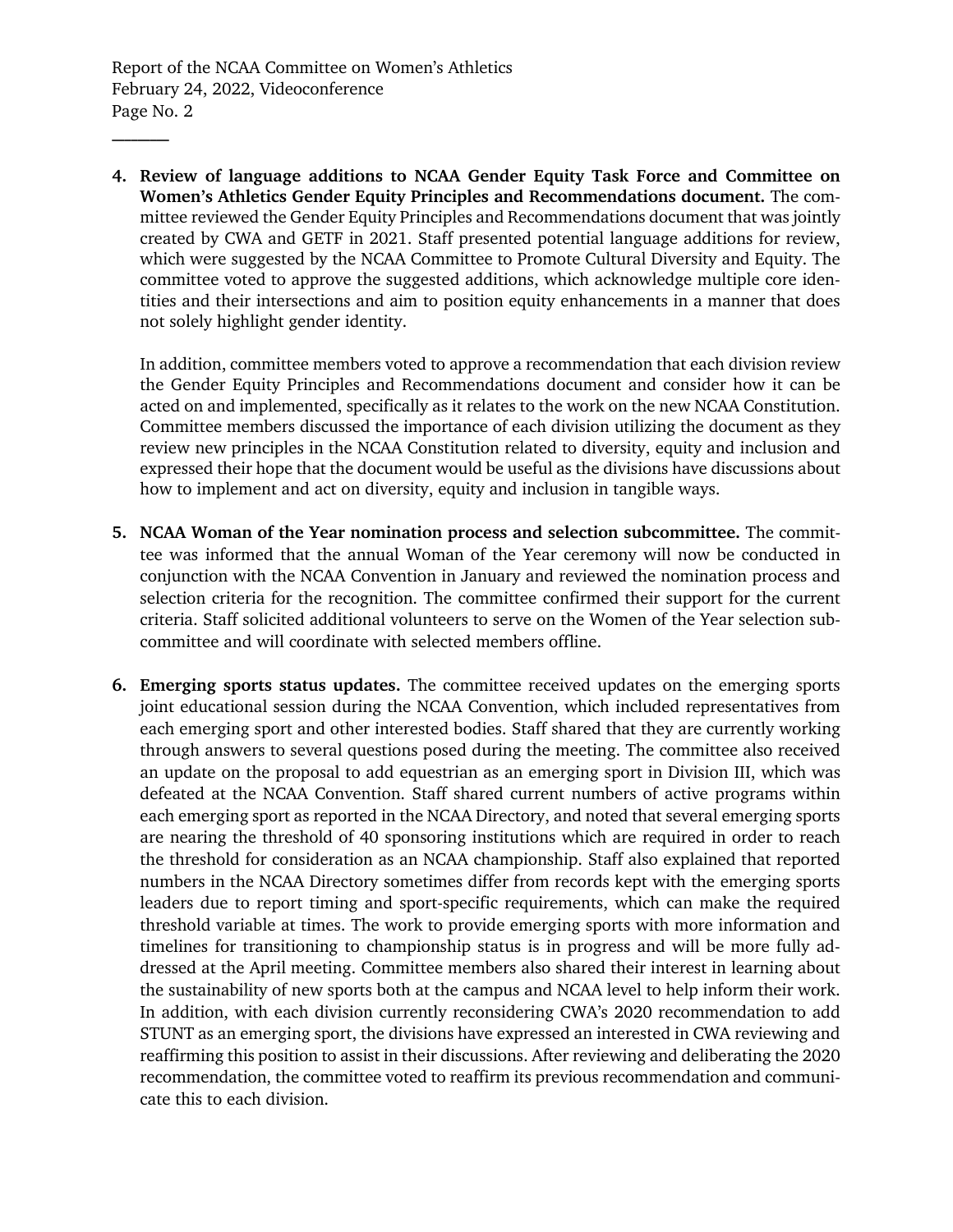Report of the NCAA Committee on Women's Athletics February 24, 2022, Videoconference Page No. 3

**\_\_\_\_\_\_\_\_\_**

- **7. Review Division I women's beach volleyball amendment proposal**. Per a request from the NCAA Division I Student-Athlete Experience Committee and the NCAA Division I Women's Volleyball Committee, the committee reviewed the proposal to add additional competition opportunities for beach volleyball given its previous status as an emerging sport. The committee agreed not to take a position on this matter, as members expressed it is not the committee's role to weigh in on this subject and should be left to the division.
- **8. NCAA Constitution and diversity, equity and inclusion.** The committee received an overview of the new NCAA Constitution recently approved at the NCAA Convention and discussed ways it could provide support to the three divisions as they consider how diversity, equity and inclusion will be operationalized. Members requested to refer the divisions to the new recommendation that each division review the GETF and CWA Gender Equity Principles and Recommendations document.
- **9. Title IX's 50th anniversary celebration updates.** Staff provided a brief overview of Title IX at 50 celebration and commemoration plans, sharing information about the Title IX at 50 celebration webpage, membership toolkit and other resources.
- **10. Partnership with United States Olympic and Paralympic Committee on Para-College Inclusion Project.** Staff provided an overview of the partnership with the United States Olympic and Paralympic Committee on the Para-College Inclusion Project to increase Paralympic awareness and adaptive sport opportunities on campus. The project involves three prongs: enhanced understanding, awareness partnering, and connection building.
- **11. NCAA Transgender Student-Athlete Participation Policy changes.** NCAA chief medical officer Dr. Brian Hainline shared an update on the recent changes to the *NCAA Transgender Student-Athlete Participation Policy*. Committee members expressed concerns about the swift adoption of a policy, which affects student-athlete eligibility in the middle of a season, with limited opportunities for feedback from the membership. Members inquired about the rationale for the new policy and its implementation and agreed that the well-being of all student-athletes, including transgender and non-binary student-athletes, must remain the primary focus of the NCAA national office and the NCAA Board of Governors. Staff also shared information from the *NCAA Gender Identity and Student-Athlete Participation Summit* focusing on the meeting summary which was released at the same time as the new policy.
- **12. NCAA Non-Discrimination Policy Questionnaire.** Staff reminded the committee that the updated questionnaire that supports the Association's *Non-Discrimination Policy* was distributed initially to championship host sites in states where laws have been passed that impact participation by transgender student-athletes. Staff shared that the review of questionnaires that have been submitted is in progress. Additional follow-up will take place as needed.
- **13. NCAA Board of Governors Committee to Promote Cultural Diversity and Equity, Minority Opportunities and Interests Committee and Gender Equity Task Force updates.** Staff shared a brief overview of the topics that additional Association-wide diversity, equity and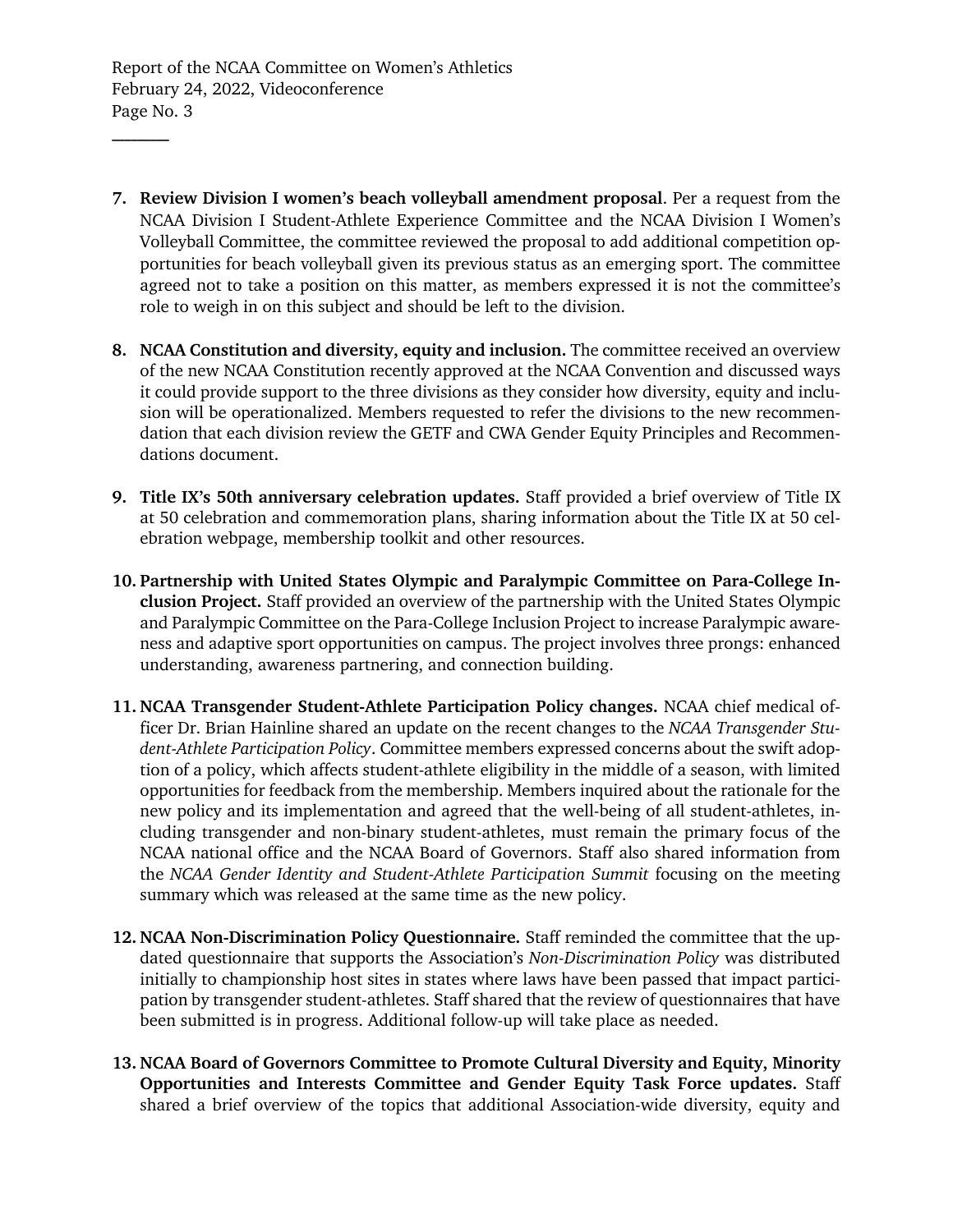Report of the NCAA Committee on Women's Athletics February 24, 2022, Videoconference Page No. 4

**\_\_\_\_\_\_\_\_\_**

inclusion committees and task force have discussed at their recent meetings, many of which were also addressed by the committee.

## **14. Adjournment.** The videoconference adjourned at 3 p.m. Eastern time.

*Committee Chair: Jason Doviak, Alfred State College*

*Staff Liaisons: Micaela Liddane, Championships Gretchen Miron, Office of Inclusion Shay Wallach, Office of Inclusion DeAnna Wiley, Academic & Membership Affairs*

| <b>NCAA Committee on Women's Athletics</b><br>February 24, 2022, Videoconference                  |
|---------------------------------------------------------------------------------------------------|
| <b>Attendees:</b>                                                                                 |
| Greg Bamberger, Fairmont State University.                                                        |
| Renee Bostic, State University of New York at New Paltz.                                          |
| Jason Doviak, Alfred State College.                                                               |
| Gabby Elliott, Denison University.                                                                |
| Ragean Hill, University of North Carolina at Charlotte.                                           |
| Emma Kramer, Simon Fraser University.                                                             |
| David B. Kuhlmeier, Valdosta State University.                                                    |
| Monica Lebron, Tulane University.                                                                 |
| Miguel Martinez-Saenz, St. Francis College Brooklyn.                                              |
| Mackenzie McFeron, University of Evansville.                                                      |
| Miriam Merrill, Pomona-Pitzer Colleges.                                                           |
| Kellianne Milliner, West Chester University of Pennsylvania.                                      |
| Betsy Mitchell, California Institute of Technology.                                               |
| Robert Nelsen, California State University, Sacramento.                                           |
| Donna Price-Henry, The University of Virginia's College at Wise.                                  |
| Renie Shields, Saint Joseph's University.                                                         |
| Marion Terenzio, State University of New York at Cobleskill.                                      |
| <b>Absentees:</b>                                                                                 |
| LaWanda Miller, Fayetteville State University.                                                    |
| <b>Guests in Attendance:</b>                                                                      |
| None.                                                                                             |
| <b>NCAA Staff Liaisons in Attendance:</b>                                                         |
| Gretchen Miron, Shay Wallach and DeAnna Wiley.                                                    |
| <b>Other NCAA Staff Members in Attendance:</b>                                                    |
| Niya Blair Hackworth, Kina Davis, Gail Dent, Meghan Durham, Abigail Edwards, Brian Hainline, Lynn |
| Holtzman, Felicia Martin, Amy Wilson and Demetria Woodard.                                        |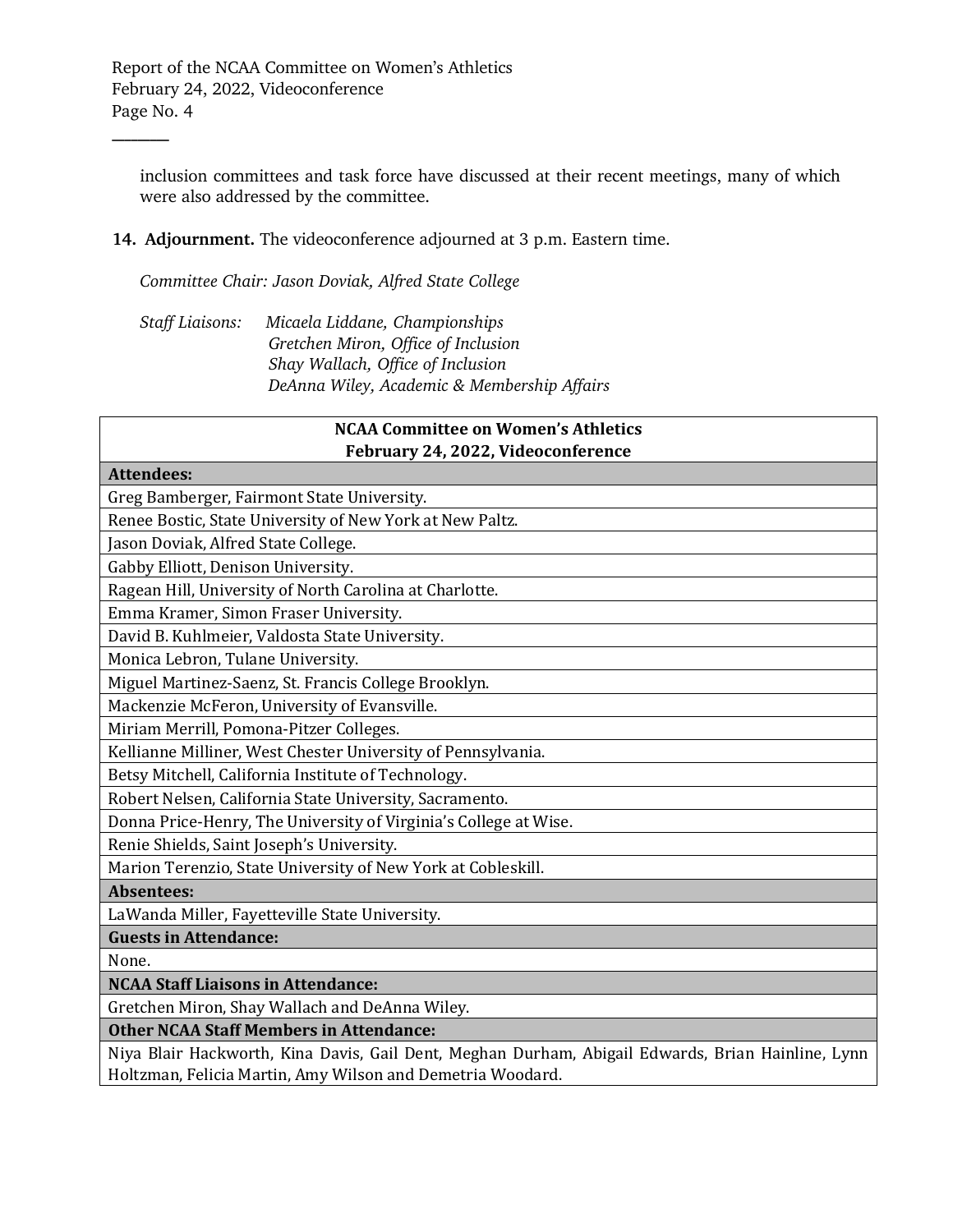

# **NCAA Committee on Women's Athletics and Gender Equity Task Force Gender Equity Principles and Recommendations**

## **Approved by CWA and GETF during July 20, 2021, Videoconference Updated by GETF on October 7, 2021 and January 26, 2022 Updated by CWA on February 24, 2022**

# **Foundational Principles**

# I. Definition of Gender Equity

*An athletics program can be considered gender equitable when the participants in both the men's and women's sports programs would accept as fair and equitable the overall program of the other gender. No individual should be discriminated against on the basis of gender, institutionally or nationally, in intercollegiate athletics. – NCAA Gender Equity Task Force, 1992*

II. NCAA Constitution (2022), Article I, Principles F. and G.

F. Diversity, Equity and Inclusion. The Association is committed to diversity, equity and inclusion. The Association, divisions, conferences and member institutions shall create diverse and inclusive environments and shall provide education and training with respect to the creation of such environments and an atmosphere of respect for and sensitivity to the dignity of every person. The Association, divisions, conferences and member institutions shall commit to promoting diversity and inclusion in athletics activities and events, hiring practices, professional and coaching relationships, leadership and advancement opportunities.

G. Gender Equity. The Association is committed to gender equity. Activities of the Association, its divisions, conferences and member institutions shall be conducted in a manner free of gender bias. Divisions, conferences and member institutions shall commit to preventing gender bias in athletics activities and events, hiring practices, professional and coaching relationships, leadership and advancement opportunities

III. The NCAA Inclusion Statement and the NCAA Presidential Pledge should guide the membership and the NCAA national office in their efforts to ensure an environment that values diversity, equity and inclusion (See Appendix). As the membership and national office strive to achieve gender equity, their goals should encompass diverse core identities and their intersections.

## **Recommendations**

- 1. The NCAA national office and conference offices should commit to adhering to Title IX and the Definition of Gender Equity (1992), as is required for members schools.
	- a. The NCAA national office should model gender equity for the membership across all NCAA functions and use its national platform to support gender equity through words and actions.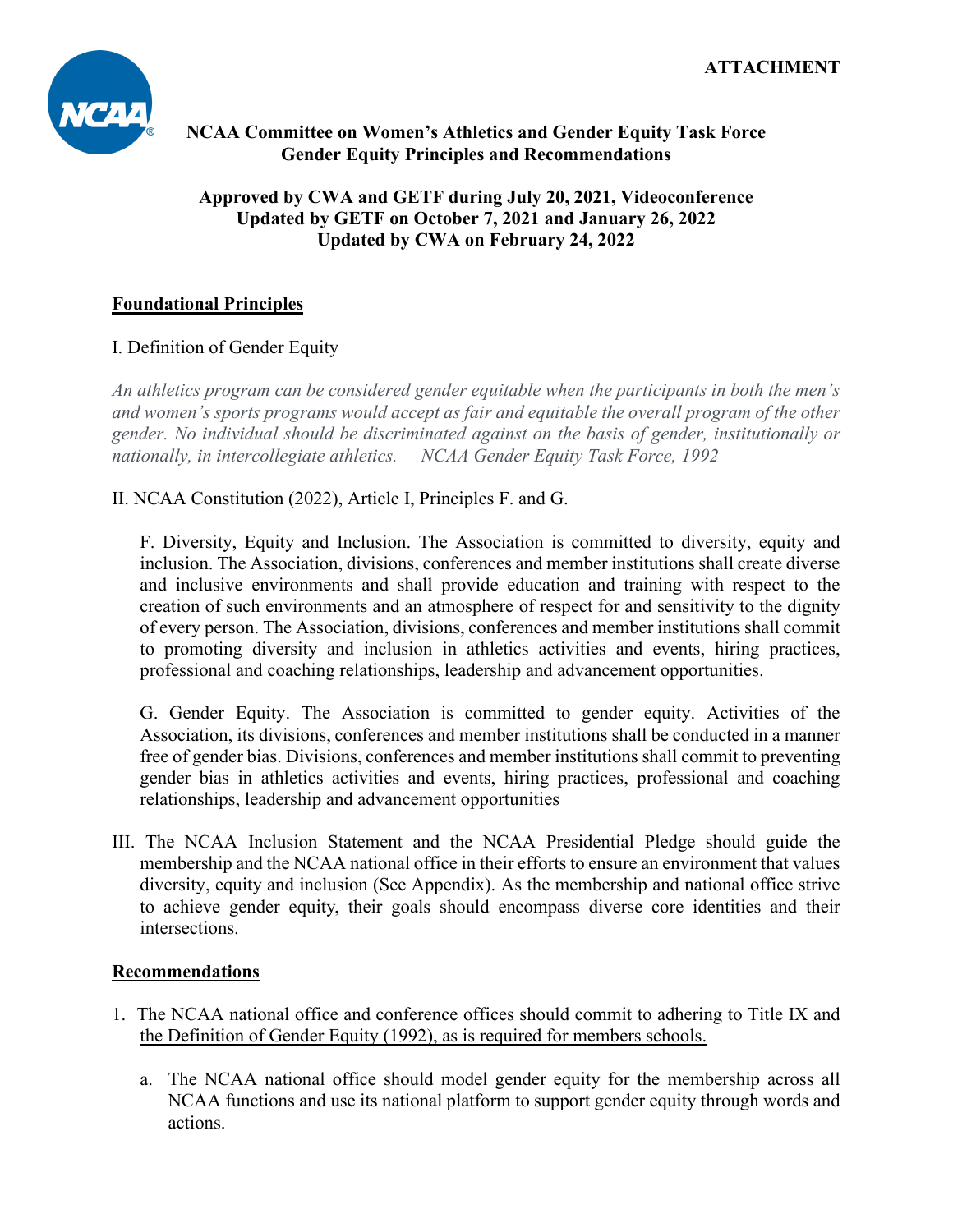CWA and GETF Gender Equity Principles and Recommendations Page No. 2

- b. The membership should expect the national office to ensure that student-athletes are treated equitably across all NCAA functions, including at NCAA championships and other NCAA sponsored events regardless if their sports are revenue generators.
	- i. If different levels of treatment and experiences for student-athletes is part of the championships model, a substantially proportional number of student-athletes participating in men's and women's championships should be treated equitably in each level.
	- ii. To best serve all student-athletes, careful consideration should be given to these questions regarding men's and women's championships: 1) What needs to be the same?; What needs to be comparable?; and 3) What is acceptable to be different?
	- iii. Recognize and address that resourcing some men's sports at higher levels than other sports creates challenging and often unsustainable funding models in terms of providing a proportional number of student-athletes on men's and women's teams a high level experience.
- 2. In alignment with the NCAA Presidential Pledge, the NCAA national office, conference offices, and member schools should establish a culture of gender equity accountability and assessment.
	- a. Require accountability for gender equity from top leaders in higher education and athletics: presidents/chancellors; conference commissioners; athletics directors, and the NCAA president and senior staff.
	- b. Adopt a gender equity strategic plan, which encompasses diverse core identities and their intersections; conduct and release an annual report that updates the status of the gender equity strategic plan.
	- c. Require that gender equity accountability be part of the annual performance plan and evaluation for all NCAA staff members, including senior leaders.
	- d. Train all national office units relative to implicit bias; expect that policy and legislative decision-making and budget monitoring is done through the lens of equity.
	- e. Create the position of gender equity officer on the NCAA senior leadership team with a reporting line directly to the NCAA president as well as regularly scheduled meetings with the president.
	- f. Integrate a staff member with gender equity expertise within the NCAA championships and alliances department.
	- g. The national office and conference offices should develop a process for comparison and approval of all championship operations, staffing, support, marketing, benefits and budgets through an equity lens.
	- h. The national office and conference offices should examine how the funding model for local organizing committees and/or corporate sponsors contributes to inequities across championships and identify ways to eliminate such disparities.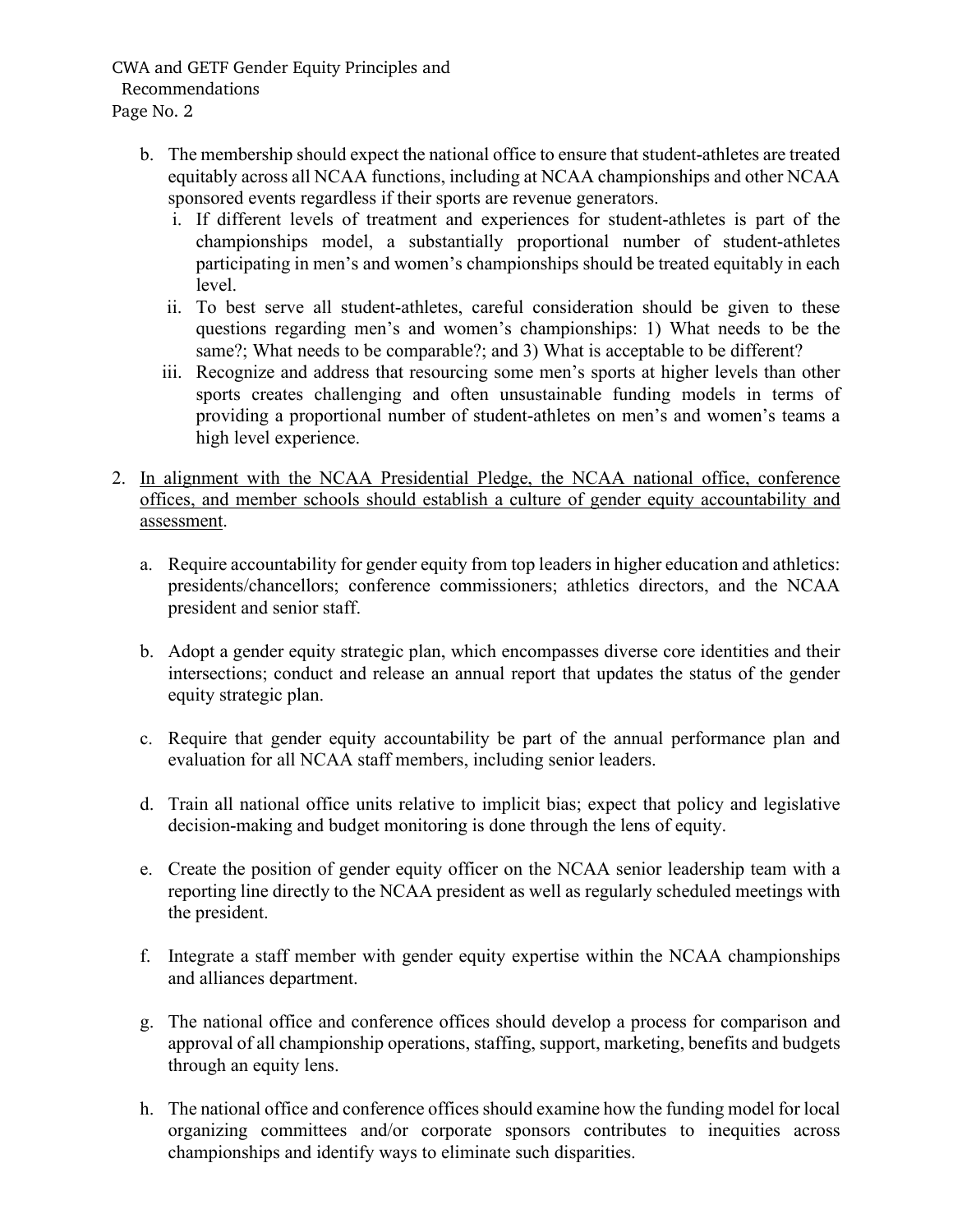### 3. The NCAA national office should support the membership's efforts to achieve gender equity and Title IX compliance, commending and publicizing successes by schools and conferences.

- a. Conduct an external, membership-driven audit of gender equity in the Association (separate and more comprehensive than the championships review currently done by Kaplan et al).
- b. Work with the membership and governance staffs to establish processes for all policy and legislation to be reviewed for equity implications prior to membership votes. Additional key areas that require monitoring for equity impact include name, image, and likeness (NIL) and grants-in-aid: headcount versus equivalency.
- c. Increase focus on how conferences and schools are creating equitable experiences for student-athletes and develop ways to highlight and reward achievements.
- d. Address immediately the alarmingly small size of the office of inclusion staff if it is expected to address and support diversity, equity, and inclusion for 1,100 schools and 100 conferences as well as for the NCAA national office.
- 4. The NCAA national office should create a formal process for evaluating Championships through an equity lens.
	- a. Develop sustainable, long term processes such as an annual review for all championships that focuses on key areas such as budgets, operations, staffing, support, marketing, and benefits. The report should include how equity is being addressed and why changes (if any) are being implemented. The report should be submitted to relevant membership and sport committees.
	- b. Evaluate media contracts/bids for broadcasting men's sport championships to consider how to maximize broadcasting and marketing for women's championships
	- c. Develop a mandatory checklist for all championships that prioritizes equity and inclusion.
	- d. Improve how championship sport committees are engaged in decision-making that impacts equity. Ensure that NCAA staff and sport committees have access to information in areas such as protocols and budgeting across sports in order to better understand and implement equitable treatment and experiences for student-athletes.
	- e. Review standard processes for how feedback is gathered at championships from student athletes, coaches, administrators, etc. and then used to create more equitable and inclusive NCAA championship experiences.
	- f. Analyze post season championship opportunities for men's and women's teams in terms of funding/subsidizing costs and number of opportunities. (e.g., Men's NIT and Women's NIT)